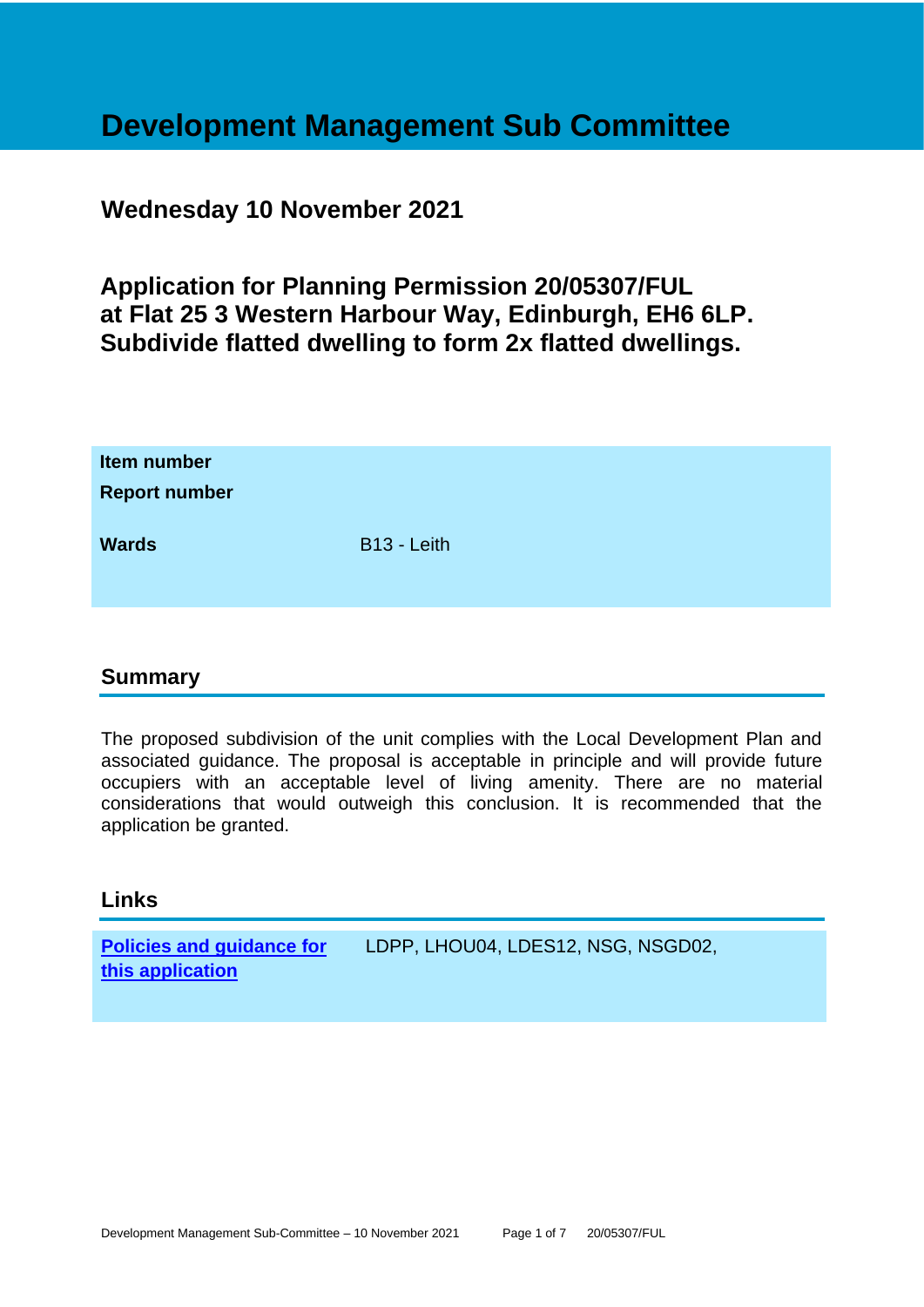# **Report**

### **Application for Planning Permission 20/05307/FUL at Flat 25 3 Western Harbour Way, Edinburgh, EH6 6LP. Subdivide flatted dwelling to form 2x flatted dwellings.**

### **Recommendations**

**1.1** It is recommended that this application be Granted subject to the details below.

### **Background**

#### **2.1 Site description**

The application site is a duplex flatted dwelling on the sixth and seventh floor within a seven storey modern flatted development, located on the west side of Western Harbour Way. The building forms part of the larger Western Harbour residential development.

### **2.2 Site History**

28 January 2021 - Enforcement enquiry: Interdict served for unauthorised change of use from residential to short stay commercial visitor accommodation (enforcement reference: 18/00186/ECOU).

### **Main report**

### **3.1 Description of the Proposal**

Planning permission is sought for the sub-division of a single flat to create two flatted dwellings and the creation of a balcony.

#### **3.2 Determining Issues**

Section 25 of the Town and Country Planning (Scotland) Act 1997 states - Where, in making any determination under the planning Acts, regard is to be had to the development plan, the determination shall be made in accordance with the plan unless material considerations indicate otherwise.

Do the proposals comply with the development plan?

If the proposals do comply with the development plan, are there any compelling reasons for not approving them?

If the proposals do not comply with the development plan, are there any compelling reasons for approving them?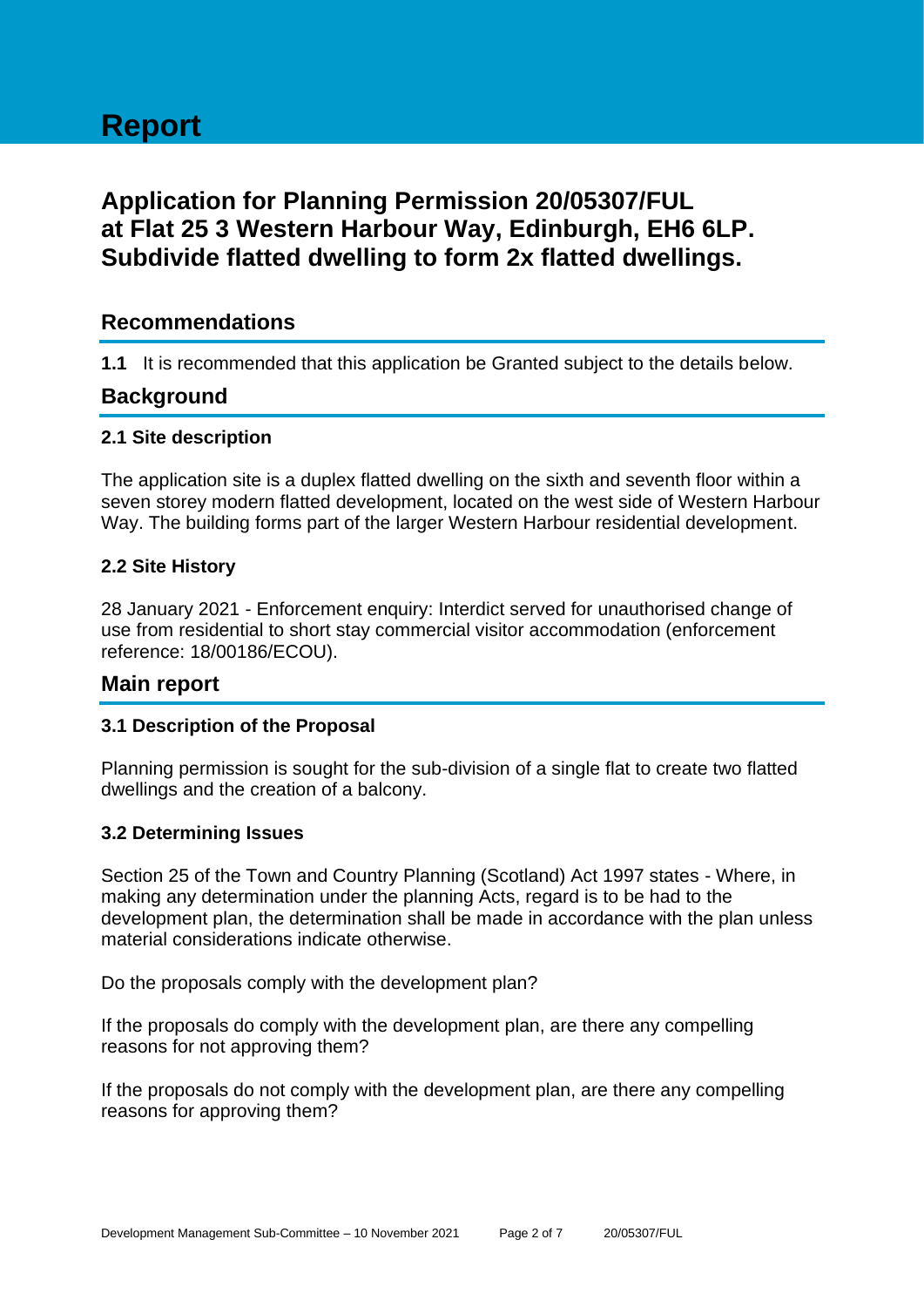### **3.3 Assessment**

To address these determining issues, the Committee needs to consider whether:

- a) the proposed subdivision is acceptable in principle;
- b) the proposal is acceptable in terms of amenity for future occupiers;
- c) any developer contributions are required and
- d) any issues raised in representations have been addressed.

### a) Principle

The site is located within the Urban Area where housing is supported. LDP Policy Hou 4 (Housing Density) states that the Council will seek an appropriate density of development on each site having regard to: a) its characteristics and those of the surrounding area; b) the need to create an attractive residential environment and safeguard living conditions within the development; c) the accessibility of the site includes access to public transport; d) the need to encourage and support the provision of local facilities necessary to high quality urban living.

The proposal site is within a residential block of flats and is therefore characteristic of the area. The site benefits from good public transport links to the City Centre as well as being close to the future tramline. The proposal complies with LDP Policy Hou 4.

LDP Policy 12 (Alteration and Extensions) states that planning permission will be granted for alterations and extensions to existing buildings which: a) in their design and form, choice of materials and positioning are compatible with the character of the existing building, b) will not result in an unreasonable loss of privacy or natural light to neighbouring properties or c) will not be detrimental to neighbourhood amenity and character. A new balcony is proposed at seventh floor level to replace an existing Juliet balcony. The proposed balcony is to be of the same design and materials as the rest of the building. Full balconies are present on every floor and the addition would be in keeping with the building. The proposal complies with LDP policy Des 12.

The site has been subject to previous enforcement action for unauthorised use as a short stay let. An interdict was served as a result, requiring operations to cease. However, it should be noted that this application must be determined solely on the planning merits of the proposal. It is not possible to have regard to any potential future use, unauthorised or otherwise, of the units.

### b) Amenity of future occupiers

The Edinburgh Design Guidance requires a minimum internal floor area of 66 square metres for a two-bedroom dwelling and both proposed properties would meet this requirement with internal floor areas of approximately 75 square metres. Both properties would benefit from private balconies.

The provision of zero car parking complies with the maximum standards as contained in the Edinburgh Design Guidance. The site is highly accessible to public transport and is within walking distance to nearby amenities. The proposal will provide suitable levels of amenity for future occupiers in accordance with the Edinburgh Design Guidance.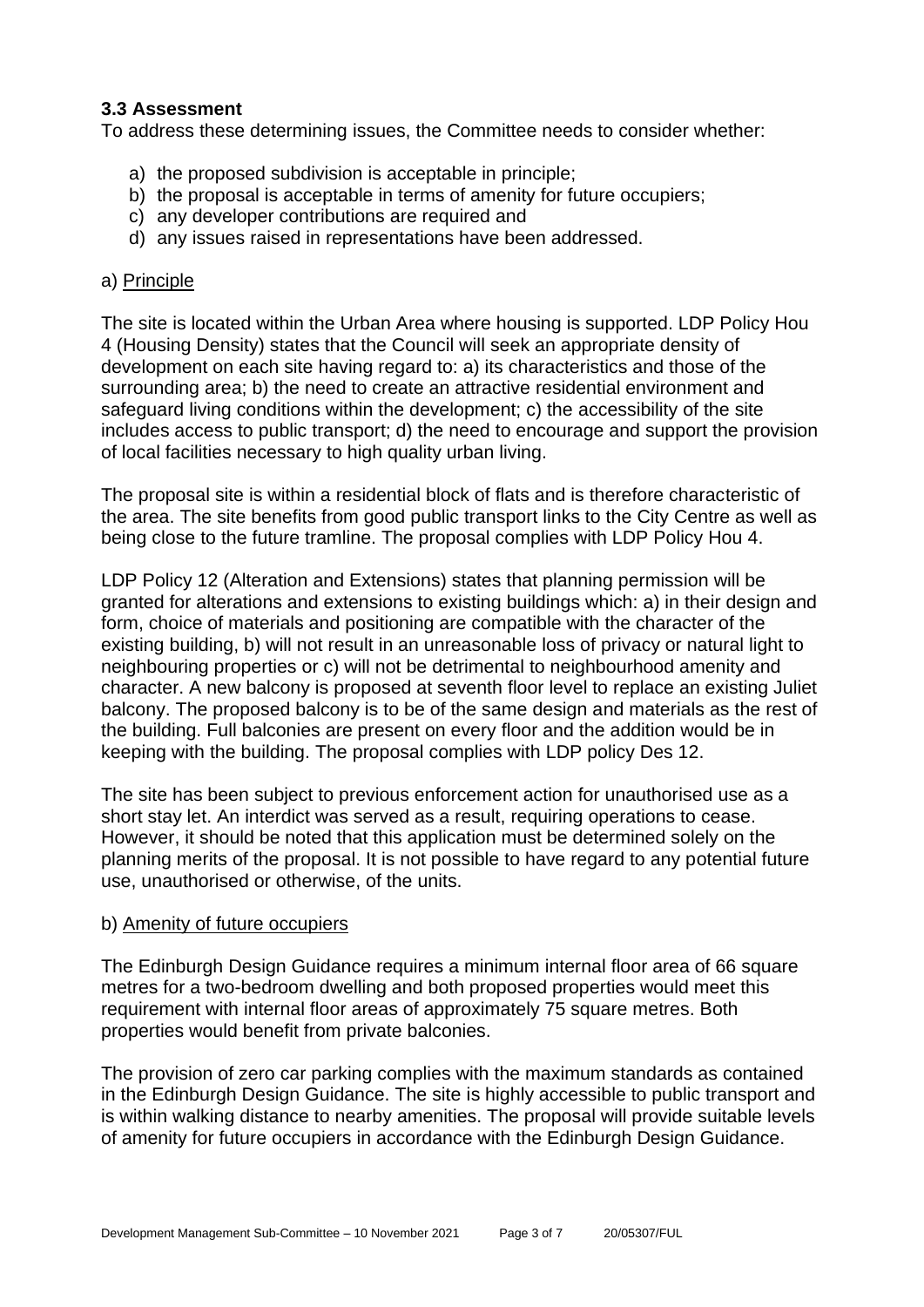### c) Developer Contributions

The proposal would result in the addition of one extra unit. This falls below the threshold for affordable housing, education and transport and therefore no developer contributions are required.

#### d) Public Comments

39 letters of objection have been received. Comments have been summarised below:

**Material** 

- − Parking: this has been addressed in section 3.3b);
- − Design of building: this has been addressed in section 3.3a).

Non-material

- − Title deed restrictions;
- − Future use as a holiday let;
- − Property values;
- − Antisocial behaviour;
- − Health and safety risk;
- − Precedent.

### **Conclusion**

The proposed subdivision of the unit complies with the Local Development Plan and associated guidance. The proposal is acceptable in principle and will provide future occupiers with an acceptable level of living amenity. There are no material considerations that would outweigh this conclusion. It is recommended that the application be granted.

It is recommended that this application be Granted subject to the details below.

### **3.4 Conditions/reasons/informatives**

### **Informatives**

It should be noted that:

- 1. The development hereby permitted shall be commenced no later than the expiration of three years from the date of this consent.
- 2. No development shall take place on the site until a 'Notice of Initiation of Development' has been submitted to the Council stating the intended date on which the development is to commence. Failure to do so constitutes a breach of planning control, under Section 123(1) of the Town and Country Planning (Scotland) Act 1997.
- 3. As soon as practicable upon the completion of the development of the site, as authorised in the associated grant of permission, a 'Notice of Completion of Development' must be given, in writing to the Council.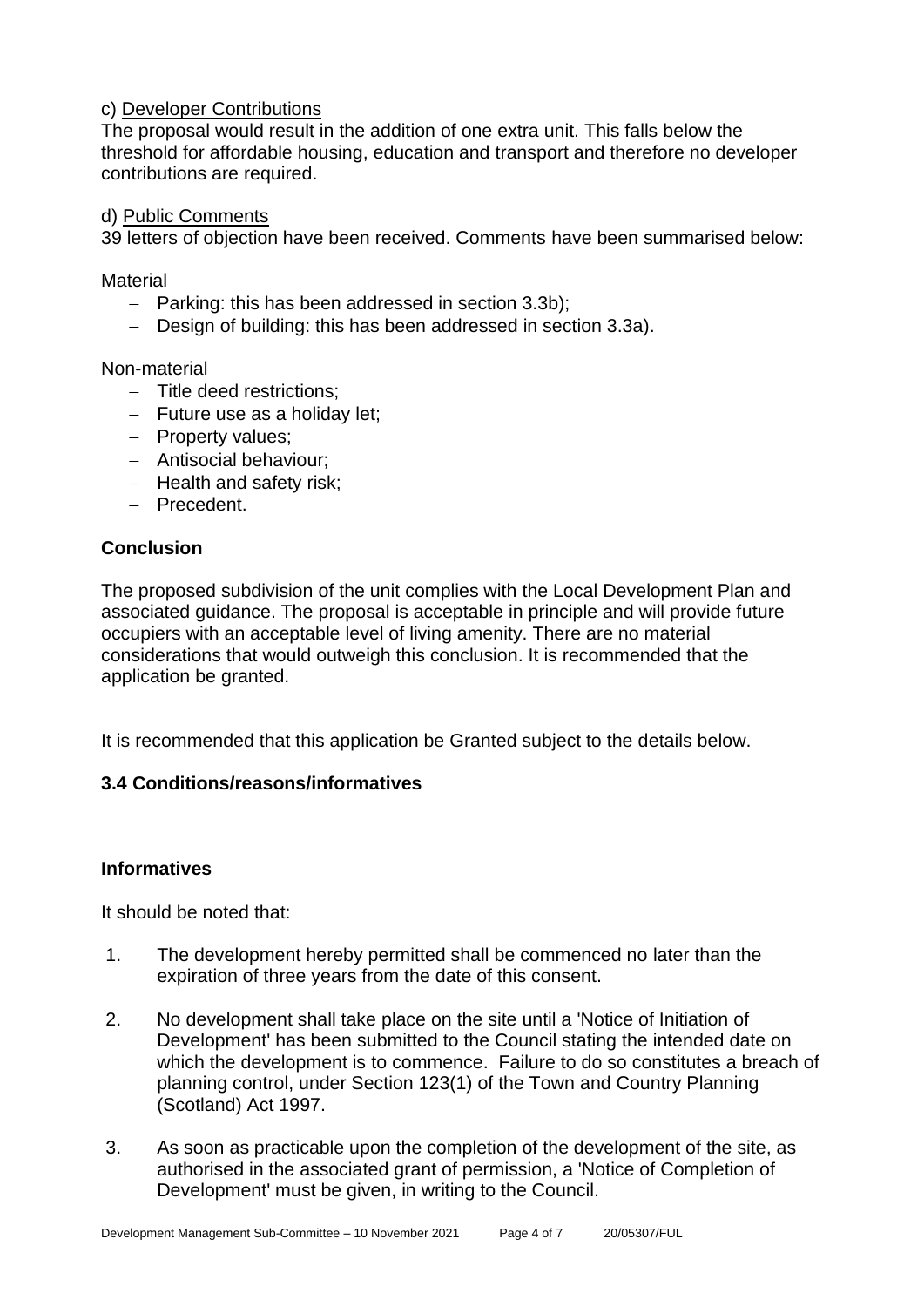### **Financial impact**

### **4.1 The financial impact has been assessed as follows:**

There are no financial implications to the Council.

### **Risk, Policy, compliance and governance impact**

**5.1** Provided planning applications are determined in accordance with statutory legislation, the level of risk is low.

### **Equalities impact**

### **6.1 The equalities impact has been assessed as follows:**

The application has been assessed and has no impact in terms of equalities or human rights.

### **Sustainability impact**

### **7.1 The sustainability impact has been assessed as follows:**

This application meets the sustainability requirements of the Edinburgh Design Guidance.

### **Consultation and engagement**

### **8.1 Pre-Application Process**

There is no pre-application process history.

### **8.2 Publicity summary of representations and Community Council comments**

Following statutory neighbour notification, 39 letters of representation have been received.

### **Background reading/external references**

- To view details of the application, go to
- [Planning and Building Standards online services](https://citydev-portal.edinburgh.gov.uk/idoxpa-web/search.do?action=simple&searchType=Application)
- Planning quidelines
- [Conservation Area Character Appraisals](http://www.edinburgh.gov.uk/characterappraisals)
- **[Edinburgh Local Development Plan](http://www.edinburgh.gov.uk/localdevelopmentplan)**
- **[Scottish Planning Policy](http://www.scotland.gov.uk/Topics/Built-Environment/planning/Policy)**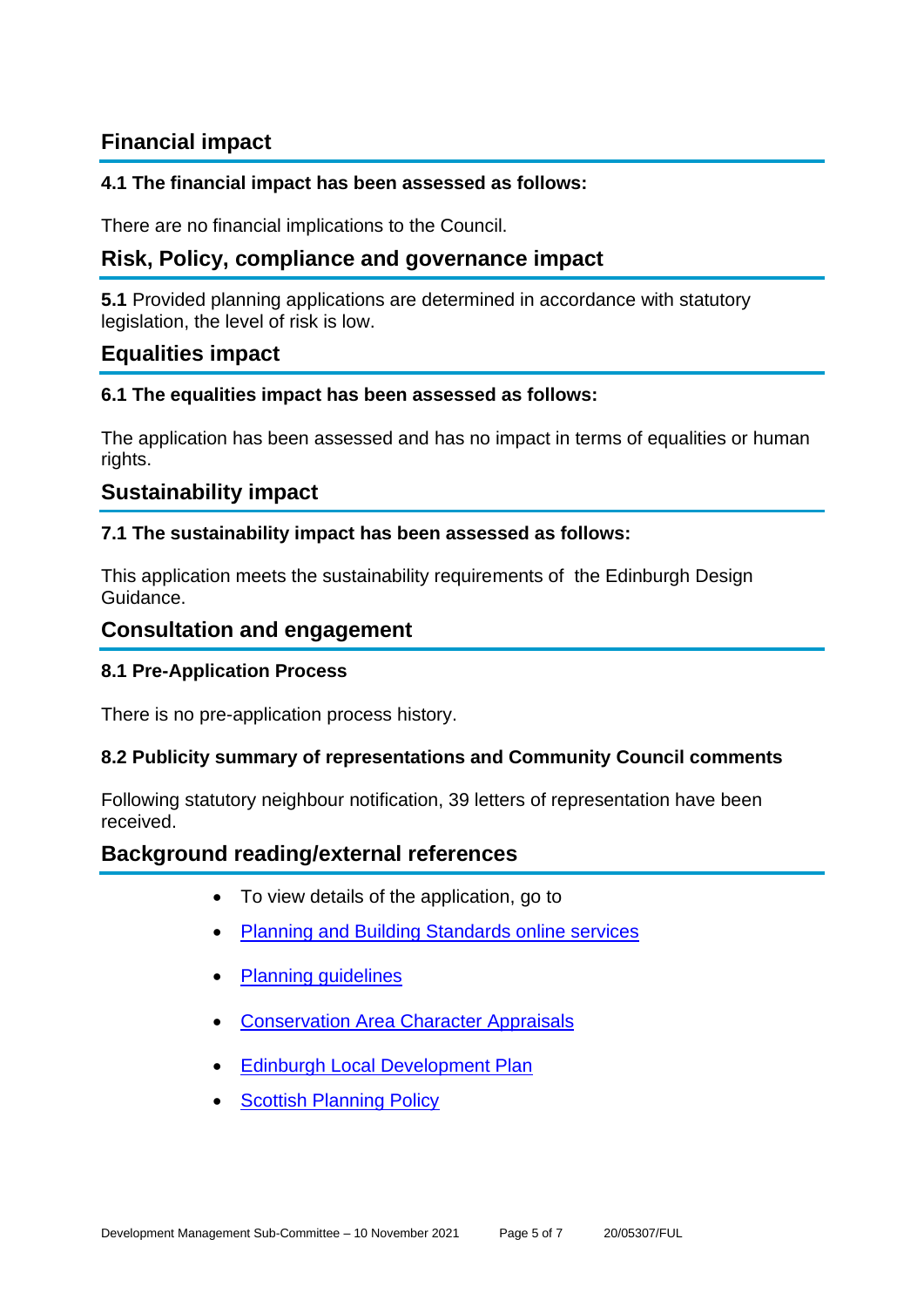| <b>Statutory Development</b><br><b>Plan Provision</b> | The site is located within the Urban Area. |
|-------------------------------------------------------|--------------------------------------------|
| Date registered                                       | 7 December 2020                            |
| <b>Drawing numbers/Scheme</b>                         | $01-02,$                                   |
|                                                       | Scheme 1                                   |

**David Givan** Chief Planning Officer PLACE The City of Edinburgh Council

Contact: Murray Couston, Planning Officer E-mail: murray.couston@edinburgh.gov.uk

### **Links - Policies**

### **Relevant Policies:**

### **Relevant policies of the Local Development Plan.**

LDP Policy Hou 4 (Housing Density) sets out the factors to be taken into account in assessing density levels in new development.

LDP Policy Des 12 (Alterations and Extensions) sets criteria for assessing alterations and extensions to existing buildings.

### **Relevant Non-Statutory Guidelines**

**Non-Statutory guidelines** Edinburgh Design Guidance supports development of the highest design quality and that integrates well with the existing city. It sets out the Council's expectations for the design of new development, including buildings, parking, streets and landscape, in Edinburgh.